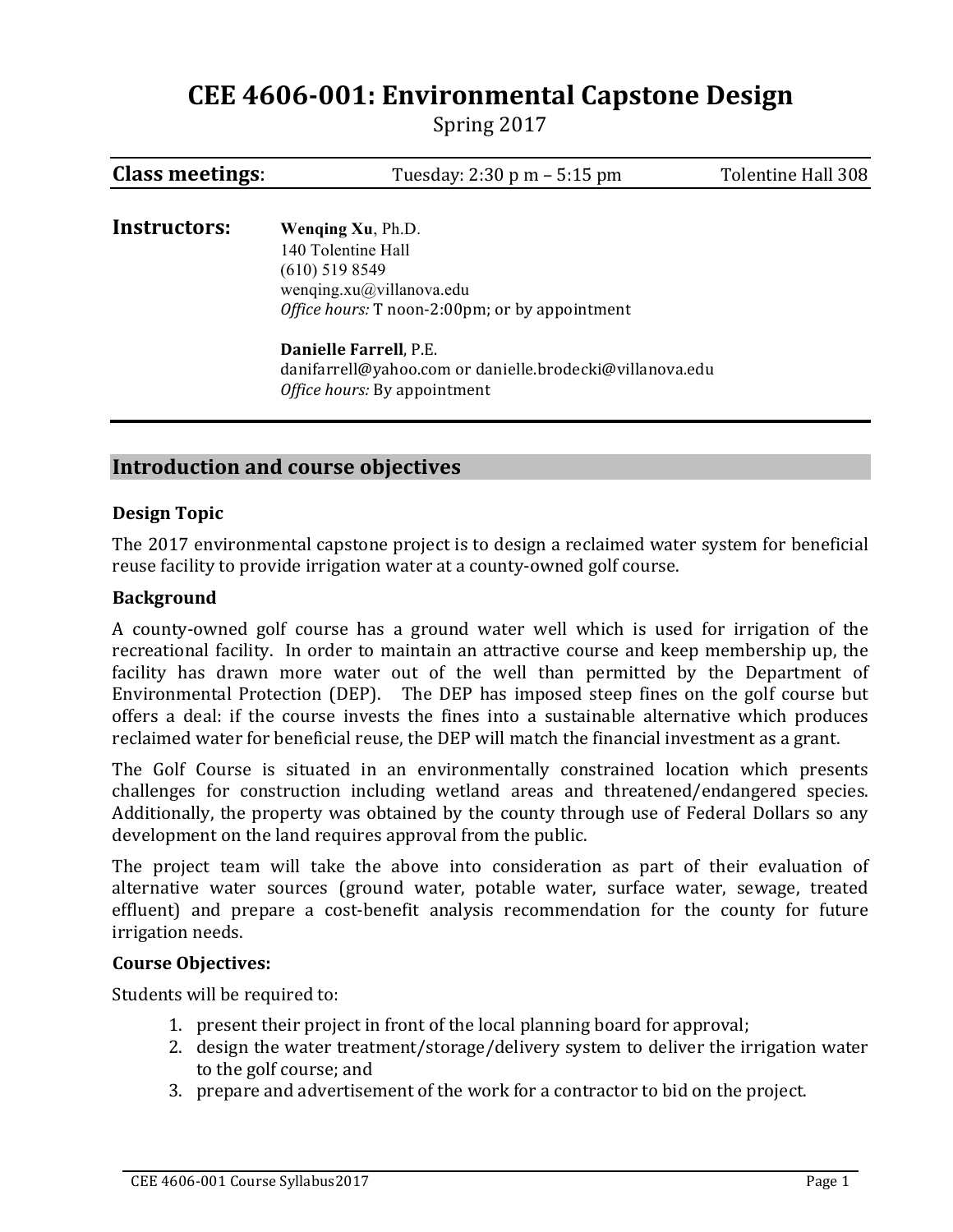## **Course policies**

Although we will not necessarily meet every week, you are expected to be available during the class meeting period, Tuesday 2:30 to 5:15 PM. If class or the design team is meeting, attendance is required and you are expected to be prompt.

The fellow team members will evaluate your attendance and overall contribution to the design project. In the extreme case where a team member becomes a nonperformer, the instructors will make a decision whether "firing" of the nonperforming team member is warranted after individual discussions with each of the team member and "firing" means failing the course.

# **Texts and reading materials (not required)**

- Domestic Wastewater Facilities Manual, PA Department of Environmental Protection.362-0300-001. Available online at http://www.dep.state.pa.us
- Recommended Standards for Wastewater Facilities. 2014 Edition available online at http://10statesstandards.com
- Silyn-Roberts, H. (2005). *Professional Communications: A Handbook for Civil Engineers*. ASCE, Reston, VA.
- Tchobanoglous, G., Stensel D.H., Tsuchihashi, Ryujiro, and Burton, F.L., and (2014) *Wastewater Engineering: Treatment and Resource Recovery*, 5<sup>th</sup> ed., McGraw-Hill, Inc., New York. ISBN: 978-0-07-340118-8.

# **Grading#policy**

Your final grade will be based on the following four components and scale:

- Three progress reports and presentations:  $30\%$  (10% each)
- Final report:  $40\%$
- Final presentation:  $20%$
- Individual performance:  $10\%$

Faculty members are responsible for maintaining the integrity of the evaluation and grading system. Presented below is a specific description of Villanova's Undergraduate Grading System. If you accumulate the associated point totals, you will be guaranteed the corresponding letter grade. Point cut-offs may be lowered at the discretion of the instructors at the end of the semester.

| 94-100% | А    | 73-76%    | C  |
|---------|------|-----------|----|
| 90-93%  | А-   | 70-72%    | C- |
| 87-89%  | $B+$ | 67-69%    | D+ |
| 83-86%  | B    | 63-66%    | וו |
| 80-82%  | B-   | 60-62%    |    |
| 77-79%  | C+   | Below 60% | F  |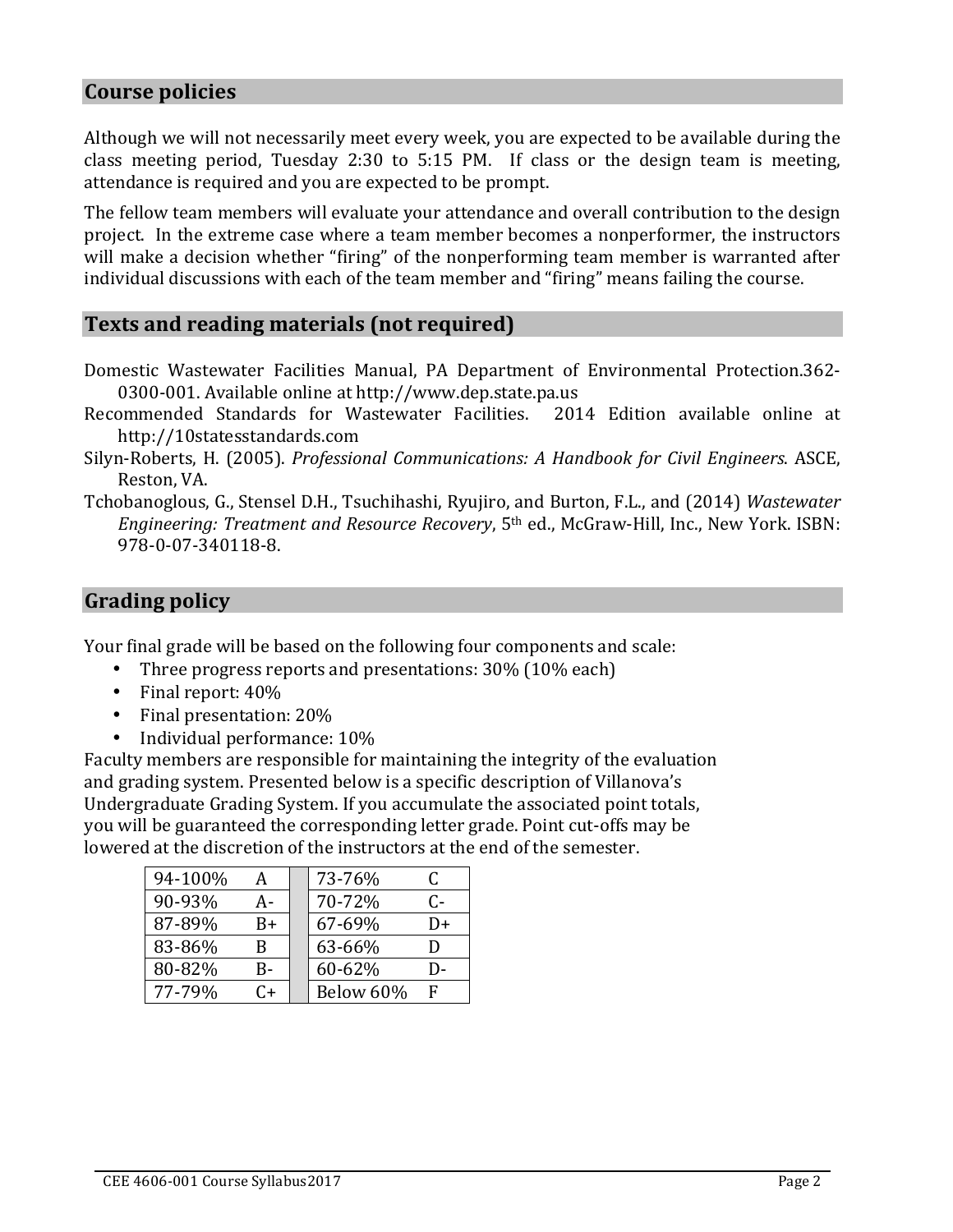#### **Progress reports**

A minimum team size of two design engineers will be responsible for orally communicating each progress report to the instructors (and possibly other observers). All members of the team must be prepared to answer questions. You are encouraged to consult Chapters 4 and 5 of *Writing and Speaking for Technical Professionals.* 

### **CEE Day**

You will prepare a final oral presentation to describe the results of vour work for CEE Day (April 28, 2017). You should create a presentation that you would feel comfortable giving to a town hall meeting. This means that you will need to create a presentation that conveys your technical results to the "typical" layperson. Your presentation must be submitted to your instructor by 6 pm on April 27, 2017. *You must stay for all presentations*. Your grade will be penalized for leaving early. You are urged to consult Chapter 18 of *Professional Communications* when creating your slides.

#### **Final written reports**

Your final written report is due on May 2, 2017 at 2:00 pm in TL 308. All members of the team must be present to turn the report and complete the senior exit survey afterwards.

You are encouraged to consult Chapters 1 through 7 of *Professional Communications*. This is a professional document and, as such, must have all of the elements of a formal report including:

- executive summary
- table of contents with a list of tables and figures
- appropriate subheadings
- a set of professional, scaled, drawings
- appropriate references
- complete, easy-to-follow calculations that have been checked by a member of the team  $(in an appendix)$

This report should be thoroughly proofread before it is handed in. The design team should designate *at least* one person as the editor and another person as the proof reader to ensure that the sections of the document flow seamlessly and that spelling and grammatical errors have been corrected.

## **Academic#integrity**

Students who violate University rules on academic integrity are subject to disciplinary penalties, including the possibility of failure in the course and/or dismissal from Villanova. Remember, as an engineer, you are also held to a high standard of ethical conduct. Please consult the university's website on academic integrity if you have any questions:

http://www.vpaa.villanova.edu/academicintegrity/code.html.

A key component of academic integrity is properly citing your sources. You are encouraged to consult#Chapter#14#of#*Professional!Communications*.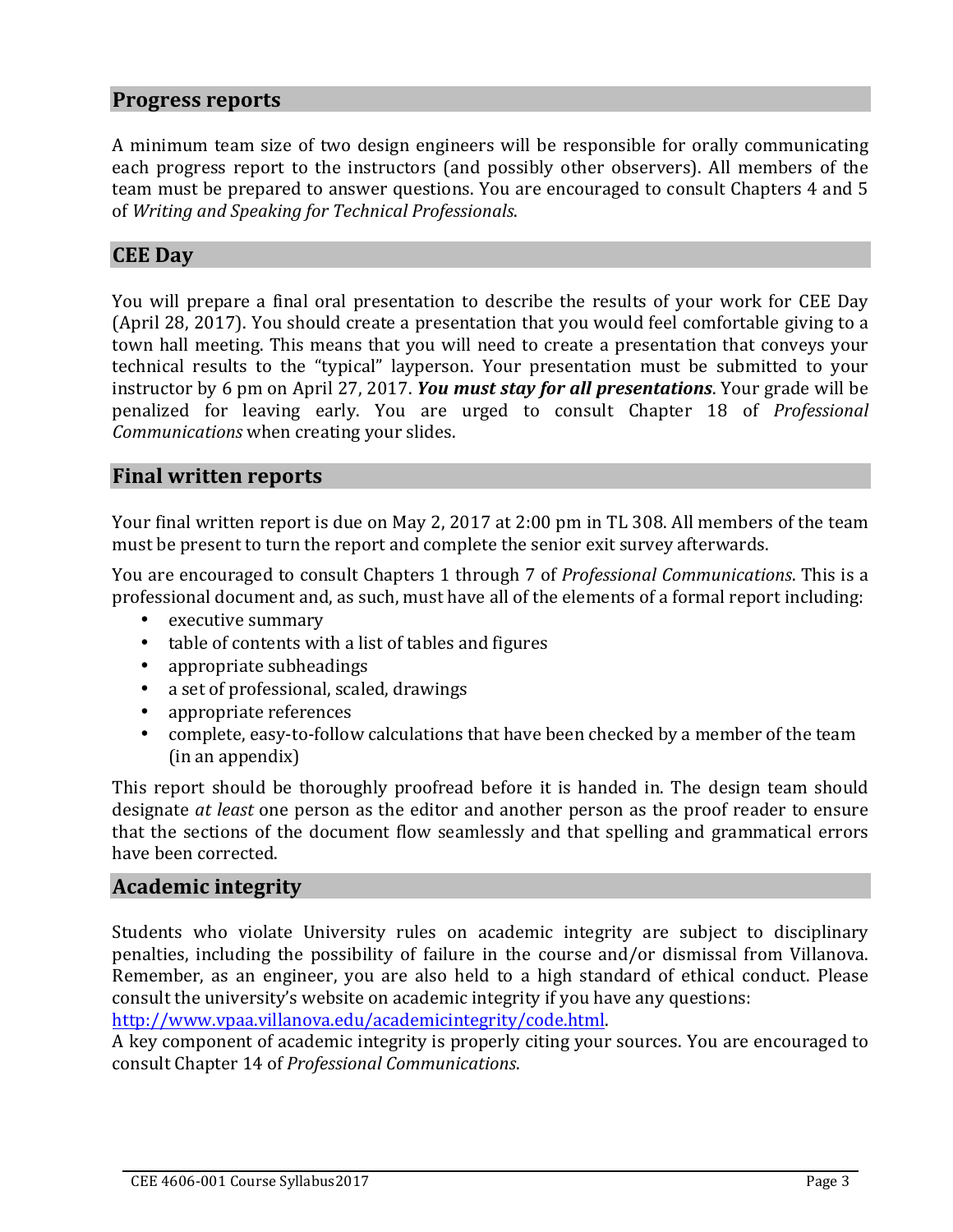## **Disability#accommodations**

It is the policy of Villanova to make reasonable academic accommodations for qualified individuals with disabilities. If you are a person with a disability (non-physical) please register with the Learning Support Office by contacting Learning.support.services@villanova.edu or 610-519-5176 as soon as possible. Registration is needed in order to receive accommodations.

The Office of Disability Services collaborates with students, faculty, staff, and community members to create diverse learning environments that are usable, equitable, inclusive and sustainable. The ODS provides Villanova University students with physical disabilities the necessary support to successfully complete their education and participate in activities available to all students. If you have a diagnosed disability and plan to utilize academic accommodations, please contact Gregory Hannah, advisor to students with disabilities at 610-519-3209 or visit the office on the second floor of the Connelly Center.

# **Design#Teams**

- 1) One design engineer in your team will represent the entire design group as the project manager. Elect a project manager at your first team meeting. The project manager will handle the administrative work including scheduling the meetings with client, setting up team meetings, and making sure minutes of team meetings are recorded. In addition, you may want to choose a recorder to take meeting minutes that you are required to submit with each progress report. This does not mean that project managers or the recorders will have a bigger responsibility for the design work.
- 2) A formal *letter of intent* to the client that introduces your firm's project manager and design engineers, and states your firm's intent to perform the design work is due by January 24, 2017 (include formal resumes).
- 3) Team leader is to provide a short weekly brief of the teams activities (via email to the instructors) each Friday.
- 4) Each member of the team must contribute to the project equally. Although the finished product will be judged according to the collaborative efforts of team members, performance of each team member will be assessed through peer evaluations and consultations with other team members. In rare cases where a team member does not contribute to overall outcome, he/she may be dismissed from the team with a failing grade.

## **Important#Dates**

January 17, 2017: First day of class; topic = Letter of Intent. January 24, 2017: topic = Site Selection January 31, 2017: topic = General Process Flow Diagram week of February 6, 2017: field trip to site plan hearing (date to be determined) February 14, 2017: Progress Report I due (in the form of a site plan hearing, renderings) February 21, 2017: topic = Treatment Processes February 28, 2017: topic = Pump Station Design March 7, 2017: no class, Spring Break March 14, 2017: topic = Gravity Sewer Design March 21, 2017: Progress Report II due (90% design complete, PowerPoint) March 28, 2017: topic = Considerations for Support Discipline Design